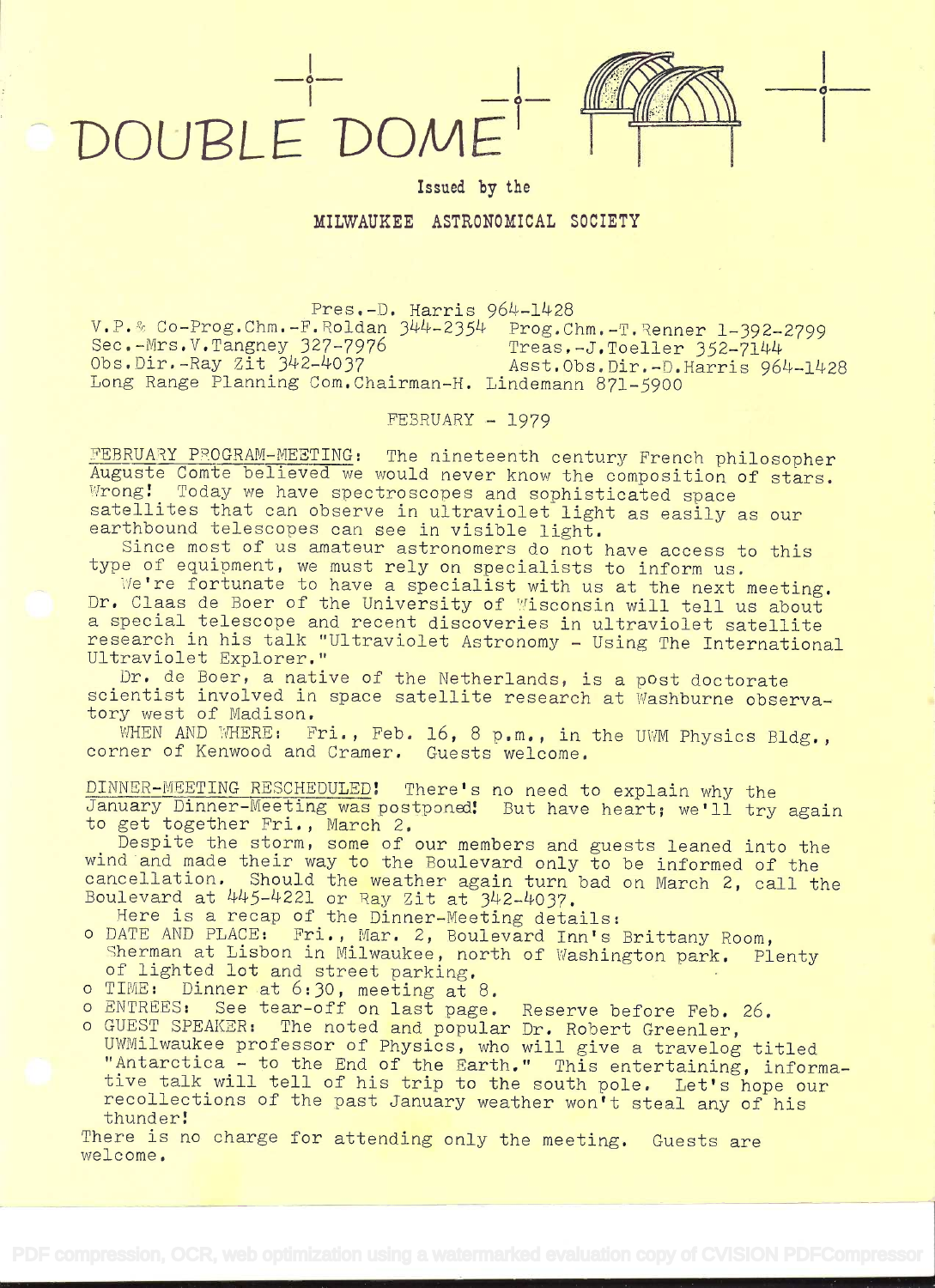THE BIG NIWS is the Feb. 26 total solar exlipse. Some MAS members<br>will be among the thousands of observers who will view it personally.<br>Milwaukee area people will see the sun as 82% obscured. First

contact will occur at  $9:38$  a.m. CST, max. at  $10:54$  a.m. CST.

See SKY & TELESCOPE Feb. 1979 p. 149 for last minute notes, S&T

Jan. 1979 p. 36 for partial phases, S&T Jun. 1978, P. 486 for the<br>path.<br>Take care in observing. Don't look directly. Use projection<br>methods with your back to the sun. Use two pieces of white card<br>board, one with a pin hole board, one with a pin hole, projecting onto another. Or use a<br>shade #14 arc-welder's glass obtained from a welding supply house. Double thickness light-struck fully developed black and while film may be used for short periods of time. Don't use smoked glass, color film, sunglasses, or photo neutral-density filters alone or in combination.

YOU'RE INVITED to attend the meeting of the Physics Club of Milwaukee, Thursday, April 5, 8 p.m., in Marquette Univ. Todd Wehr Physics Bldg. Dr. Richard Teske of the Univ. of Michigan will give an interest-<br>ing talk entitl

And, of course, the MAS reciprocates by inviting members of the Physics Club to attend our Program-Meetings which occur on the third Friday of every month except June, July, and August.

26" TELESCOPE REPORT: Good news: The fund now has over \$11,000:<br>Send your contribution or pledge to Treas. Jim Toeller. Make it payable to the Milwaukee Astronomical Society.

We will break ground to build this spring. But there is a gray cloud. New Berlin has OK'd the building permit but a condition is that the observatory entrance driveway must be widened and black- topped.

NEW MEMBERS: The Milwaukee Astronomical Society is proud to introduce<br>nine new members. Meet nine new members.

WILLIAM BERGERON, West Allis; JEROME GENTZ, Greenfield; PETER HANSEN, Sussex; MICHAEL PIERCE, Muncie, Indiana; JAMES, DOROTHY, CORRINE, and JAY RUEDIGER, Muskego; ROGER YONG,

IF YOU'VE MOVED or changed your phone number within the last year, please notify Treas. Jim Toeller (352-7144). How will we know where to send your"SKY & TELESCOPE" magazine or the "Double-Dome?"

SLIDE PROJECTOR NEEDED: Your Society needs a donated 35 mm automatic carousel slide projector. If you have one that's no longer being used please call Ray Zit at 342-4037.

FOR SALE: 3.1" University Optics refractor, 18 months old.<br>Equitorial mount, standard accessories. Please call Pat Burns at 871-5907 and make offer.

FOR SALE: 2" guidescope, approx.  $25x$ , with rings, diagonal, cross-<br>hairs, and 35 mm eyepiece. Asking 50. Also for sale: Vivitar 135 mm telephoto lens used on Olympus camera. Includes case, dewcap, and neutral filter. Asking 60. Please call Tom Schmidtkunz, 2814 N. 74th St., Milwaukee (774-9590).